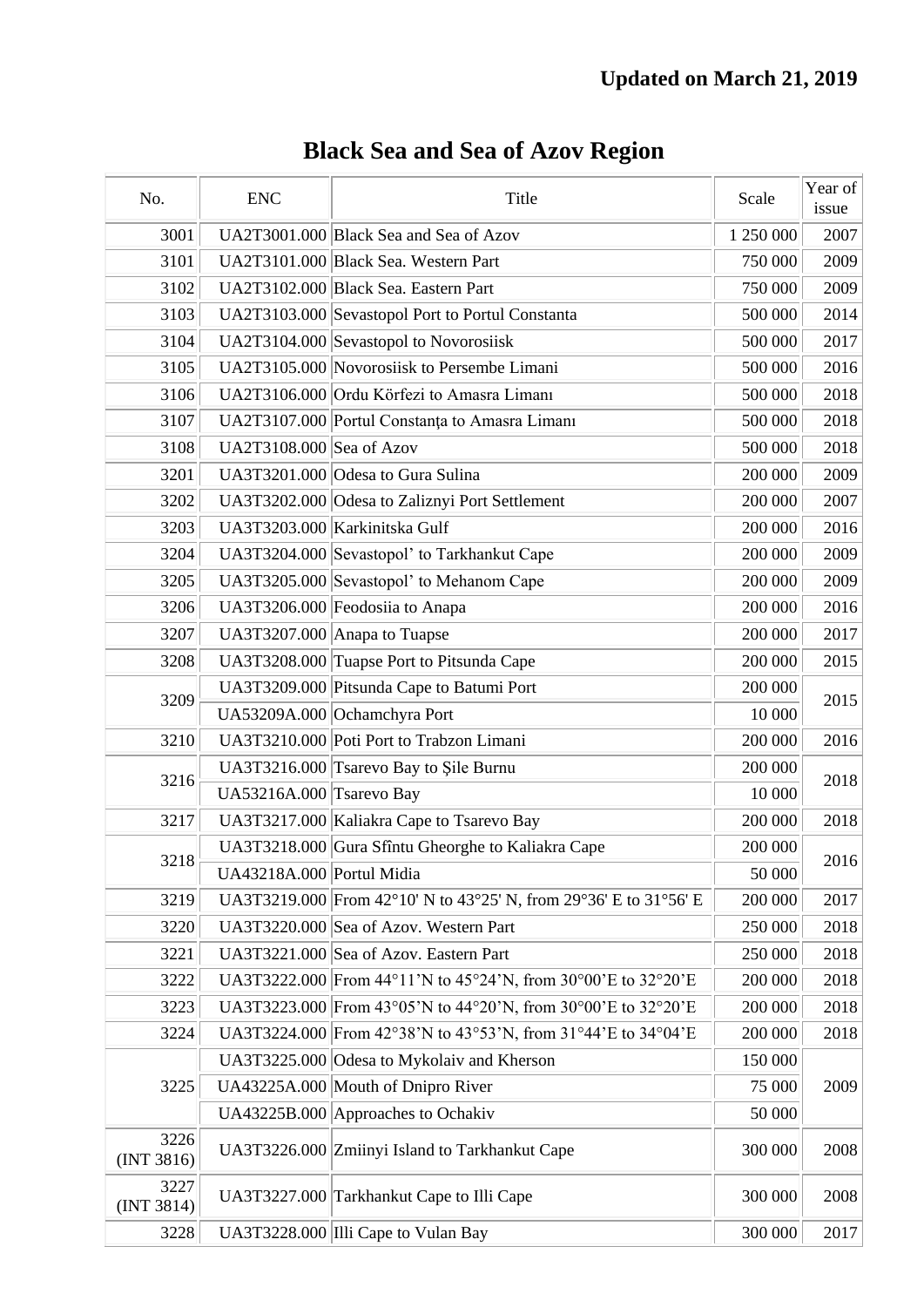| (INT 3812)         |                            |                                                                         |         |      |
|--------------------|----------------------------|-------------------------------------------------------------------------|---------|------|
| 3229               | UA3T3229.000 Sea of Azov   |                                                                         | 350 000 | 2017 |
| 3230               |                            | UA3T3230.000 Tarkhankut Cape to Ai-Todor Cape                           | 300 000 | 2019 |
| 3231               |                            | UA3T3231.000 Vulan Bay to Ochamchyra Port                               | 300 000 | 2016 |
| 3232               |                            | UA3T3232.000 Ochamchyra Port to Tirebolu Limani                         | 300 000 | 2016 |
| 3301               |                            | UA3T3301.000 Sevastopol' to Yalta                                       | 100 000 | 2009 |
| 3302               |                            | UA3T3302.000 Berdians'k to Mariupol'                                    | 100 000 | 2009 |
| 3303               |                            | UA3T3303.000 Mariupol' Port to Beglyts'ka Beak                          | 100 000 | 2009 |
| 3304               |                            | UA3T3304.000 Eastern Part of Tahanroz'ka Gulf                           | 100 000 | 2008 |
| 3305               |                            | UA3T3305.000 Rize Koy to Trabzon Limani                                 | 100 000 | 2016 |
| 3306               |                            | UA3T3306.000 Trabzon Limani to Tirebolu Limani                          | 100 000 | 2013 |
| 3307               |                            | UA3T3307.000 Tirebolu Limani to Yasun Burun                             | 100 000 | 2013 |
| 3308               |                            | UA3T3308.000 Yasun Burun to Yeşilırmak Ağız                             | 100 000 | 2018 |
| 3309               |                            | UA3T3309.000 Yeşilırmak Ağız to Bafra Burun                             | 100 000 | 2018 |
| 3310               |                            | UA3T3310.000 Bafra Burun to Sinop Limani                                | 100 000 | 2018 |
| 3311               |                            | UA3T3311.000 Sinop Limanı to Usta Burun                                 | 100 000 | 2018 |
| 3312               |                            | UA3T3312.000 Usta Burun to Kerempe Burun                                | 100 000 | 2018 |
|                    |                            | UA3T3313.000 Kerempe Burun to Amasra Limani                             | 100 000 |      |
| 3313               | UA53313A.000 Amasra Limani |                                                                         | 25 000  | 2018 |
|                    |                            | UA3T3314.000 Amasra Limanı to Ereğli Limanı                             | 100 000 |      |
|                    | UA63314A.000 Bartın Limanı |                                                                         | 7 500   |      |
| 3314               |                            | UA53314B.000 Roadstead by Hisarönü Settlement                           | 12 500  | 2018 |
|                    |                            | UA53314C.000 Zonguldak Limanı and Kozlu Koyu                            | 12 500  |      |
| 3315               |                            | UA3T3315.000 Ereğli Limanı to Sakarya Nehri                             | 100 000 | 2018 |
| 3316               |                            | UA3T3316.000 Sakarya Nehri to Şile Burnu                                | 100 000 | 2018 |
| 3317               |                            | UA3T3317.000 Sile Burnu to Rumeli Karaburun Burnu                       | 100 000 | 2018 |
|                    |                            | UA3T3318.000 Rumeli Karaburun Burnu to Iğneada Körfezi                  | 100 000 |      |
|                    |                            | UA53318A.000 Rumeli Karaburun Burnu                                     | 10 000  |      |
| 3318               |                            | UA53318B.000 Kıyıköy (Midye) Demiryeri                                  | 25 000  | 2018 |
|                    |                            | UA53318C.000 Iğneada Roadstead                                          | 25 000  |      |
| 3319               |                            | UA3T3319.000 Approaches to Kerchenska Strait                            | 100 000 | 2016 |
| 3320               |                            | UA3T3320.000 Kerchenska Strait                                          | 100 000 | 2014 |
| 3321               |                            | UA3T3321.000 Anaps'kyi Cape to Idokopas Cape                            | 100 000 | 2017 |
| 3322               |                            | UA3T3322.000 Gelendzhykska Bay to Tuapse Port                           | 100 000 | 2016 |
| 3323               |                            | UA3T3323.000 Tuapse Port to Sochi Port                                  | 100 000 | 2016 |
| 3401               |                            | UA4T3401.000 Approaches to Zhebriianska Bay                             | 50 000  | 2017 |
| 3402               | UA4T3402.000               | Approaches to Odesa, Chornomorsk and Yuzhnyi<br>Ports                   | 50 000  | 2009 |
| 3403               |                            | UA4T3403.000 Yuzhnyi Port to Ochakiv Port                               | 50 000  | 2009 |
|                    |                            | UA4T3404.000 Pivdennyi Buh River. From the Mouth to Mykolaiv            | 50 000  |      |
|                    |                            | UA53404A.000 Dnipro-Buzkyi Port                                         | 15 000  |      |
| 3404<br>(INT 3886) |                            | UA53404B.000 Olviia Specialized Sea Port                                | 10 000  | 2015 |
|                    | UA53404C.000               | «Sea Special Port "Nika-Tera"» Ltd and «Company<br>"Eurovneshtorg"» Ltd | 12 500  |      |
| 3405               |                            | UA4T3405.000 Ochakiv to Pivdennyi Buh River                             | 50 000  | 2018 |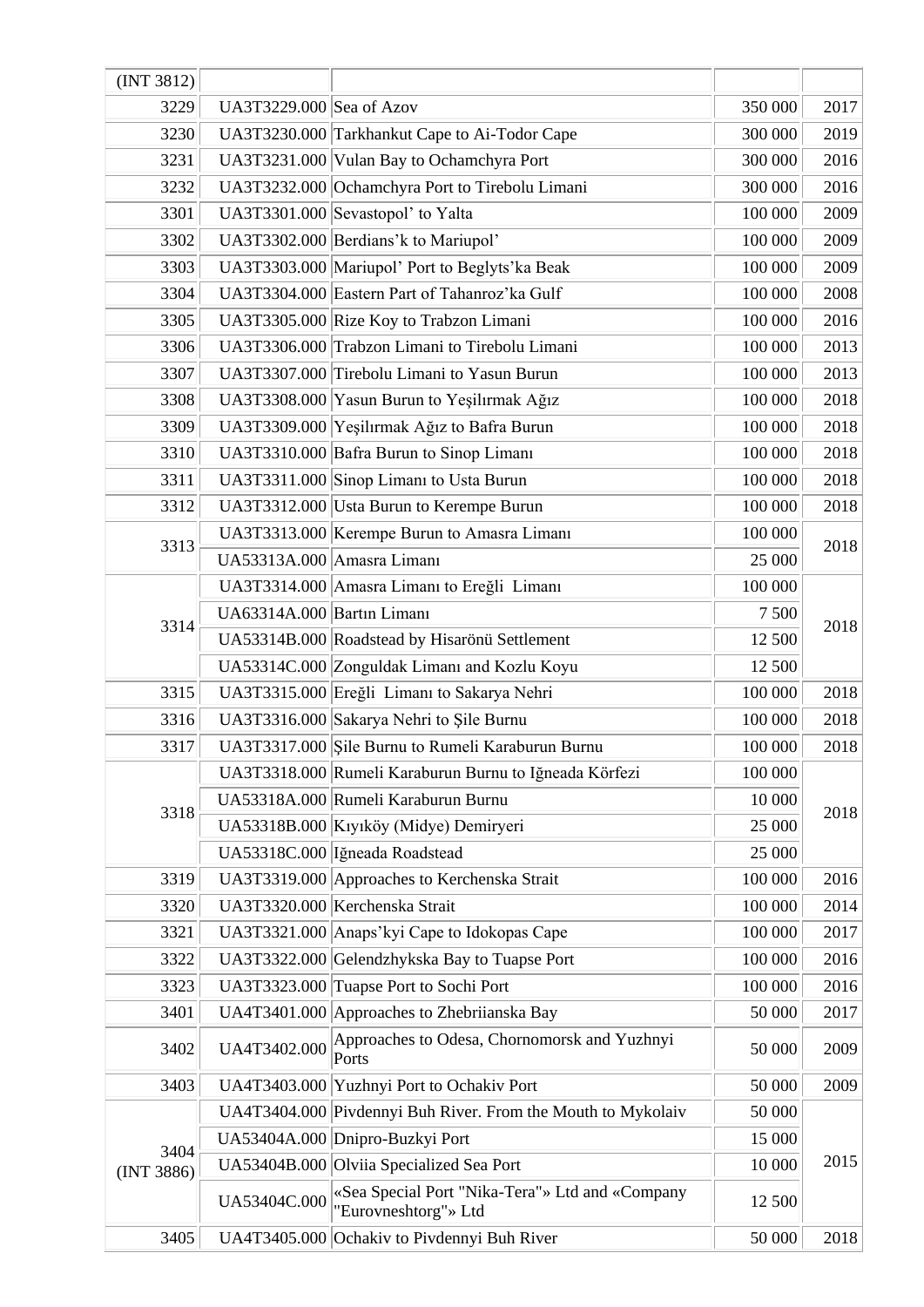| (INT 3890)         |                             |                                                                             |         |      |
|--------------------|-----------------------------|-----------------------------------------------------------------------------|---------|------|
| 3406               |                             | UA4T3406.000 Tendrivska and Yahorlytska Gulfs                               | 50 000  | 2017 |
| 3407<br>(INT 3891) | UA4T3407.000                | Approaches to Odesa, Chornomorsk and Yuzhnyi<br>Ports                       | 75 000  | 2009 |
| 3408               |                             | UA4T3408.000 Approaches to Skadovsk Port and Khorly Portpoint               | 50 000  | 2015 |
| 3409               |                             | UA4T3409.000 Approaches to Donuzlav Lake                                    | 50 000  | 2017 |
| 3410<br>(INT 3883) |                             | UA4T3410.000 Simeiz to Hurzuf                                               | 50 000  | 2016 |
| 3411               |                             | UA4T3411.000 Approaches to Istanbul Bogazi                                  | 50 000  | 2016 |
| 3412               |                             | UA4T3412.000 Approaches to Portul Mangalia                                  | 50 000  | 2016 |
|                    |                             | UA53412A.000 Portul Mangalia                                                | 15 000  |      |
| 3413               |                             | UA4T3413.000 Portul Constanta with approaches                               | 40 000  | 2016 |
|                    |                             | UA53413A.000 Portul Constanta                                               | 15 000  |      |
| 3414               |                             | UA4T3414.000 Approaches to Gura Sulina                                      | 50 000  | 2009 |
|                    |                             | Ports and anchorages of Turkey coasts                                       |         |      |
|                    | UA53415A.000 Inebolu Limanı |                                                                             | 12 500  |      |
|                    | UA53415B.000 Ereğli Limanı  |                                                                             | 25 000  |      |
| 3415               |                             | UA43415C.000 Akçakoca Demiryeri                                             | 50 000  | 2018 |
|                    |                             | UA43415D.000 Approaches to Sakarya Nehri                                    | 50 000  |      |
|                    |                             | UA43415E.000 Kefken Demiryeri                                               | 50 000  |      |
|                    | UA53415F.000 Sile Demiryeri |                                                                             | 12 500  |      |
| 3416               |                             | UA4T3416.000 Feodosiiska Gulf                                               | 50 000  | 2015 |
| 3417               |                             | UA4T3417.000 Kerchenska Strait                                              | 50 000  | 2014 |
|                    |                             | UA4T3418.000 Approaches to Heniches' k Portpoint                            | 50 000  |      |
| 3418               |                             | UA63418A.000 Heniches' k Portpoint                                          | 5 000   | 2009 |
| 3419               |                             | UA4T3419.000 Approaches to Berdiansk Port                                   | 50 000  | 2016 |
| 3420               |                             | UA4T3420.000 Bilosaraiska Gulf                                              | 50 000  | 2016 |
| 3421               |                             | UA4T3421.000 Approaches to Mariupol Port                                    | 50 000  | 2016 |
| 3422               |                             | UA4T3422.000 Beglytska Beak to Taganrog Port                                | 50 000  | 2016 |
| 3423               |                             | UA4T3423.000 Taganrog Port to Donski Mouths                                 | 50 000  | 2016 |
| 3424               |                             | UA4T3424.000 Approaches to Yeisk Port                                       | 50 000  | 2019 |
| 3425               | UA4T3425.000                | Prymors' ko-Akhtars' k to Yasens' kaia Pereprava with<br>Beisugs' kyi Firth | 50 000  | 2006 |
| 3426               |                             | UA4T3426.000 Approaches to Temriuk Port                                     | 50 000  | 2019 |
| 3427               |                             | UA4T3427.000 Approaches to Novorosiisk and Gelendzhyk                       | 50 000  | 2013 |
|                    |                             | UA4T3428.000 Tuapse Port with approaches                                    | 50 000  |      |
|                    | UA53428A.000 Tuapse Port    |                                                                             | 20 000  |      |
| 3428               | UA53428B.000 Olginska Bay   |                                                                             | 10 000  | 2014 |
|                    |                             | UA63428C.000 Inner Roadstead                                                | 6 0 0 0 |      |
|                    |                             | UA4T3429.000 Sochi Port and Adler Roadstead with approaches                 | 50 000  |      |
| 3429               |                             | UA53429A.000 Adler Roadstead                                                | 10 000  | 2015 |
| 3430               |                             | UA4T3430.000 Vulan Bay to Olginska Bay                                      | 50 000  | 2015 |
| 3431               |                             | UA4T3431.000 Approaches to Batumi Port                                      | 50 000  | 2015 |
| 3432               |                             | UA4T3432.000 Kalamits' ka Gulf                                              | 50 000  | 2009 |
| 3433               |                             | UA4T3433.000 Lukul Cape to Fiolent Cape                                     | 50 000  | 2014 |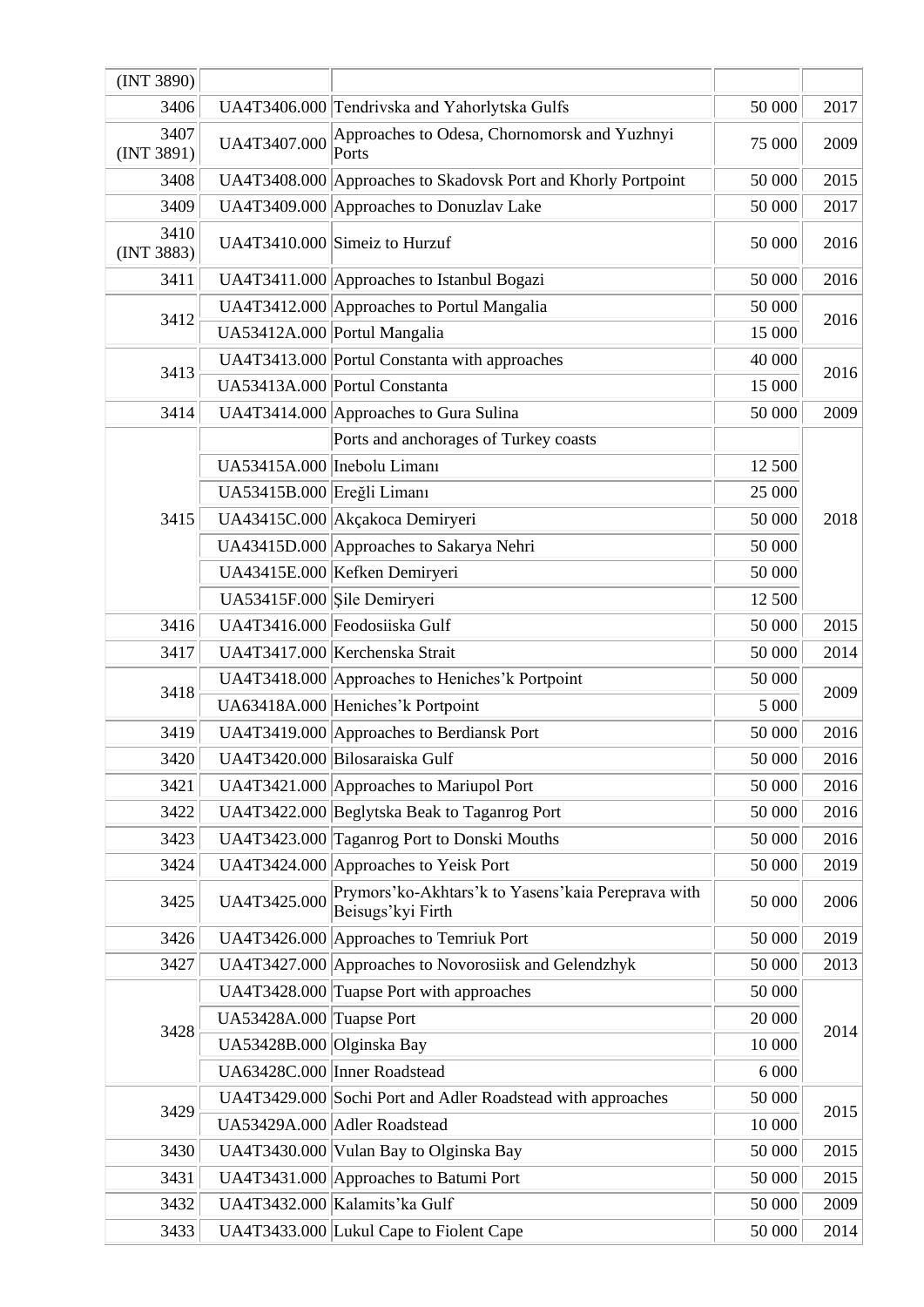| 3434               |                            | UA4T3434.000 Bezimenna Beak to Beglytska Beak              | 50 000 | 2019 |
|--------------------|----------------------------|------------------------------------------------------------|--------|------|
| 3435               |                            | UA4T3435.000 Burgas Port with approaches                   | 50 000 | 2018 |
|                    | UA53435A.000 Burgas Port   |                                                            | 12 500 |      |
| 3436               |                            | UA4T3436.000 Kerchenska Strait to Temriukskyi Lighthouse   | 50 000 | 2016 |
| 3437               |                            | UA4T3437.000 Adler Roadstead to Bzyb River                 | 50 000 | 2015 |
| 3439               |                            | UA4T3439.000 Approaches to Zmiinyi Island and Bystre Mouth | 75 000 | 2017 |
| (INT 3819)         |                            | UA53439A.000 Approaches to Bystre (Novostambulske) Mouth   | 25 000 |      |
| 3440               |                            | UA4T3440.000 Mehanom Cape to Feodosiia Port                | 50 000 | 2015 |
| 3441               |                            | UA4T3441.000 Chauda Cape to Kyz-Aul Cape                   | 50 000 | 2009 |
| 3442               |                            | UA4T3442.000 Approaches to Kerchenska Strait               | 50 000 | 2014 |
|                    |                            | UA5T3501.000 Bilhorod-Dnistrovskyi Port with approaches    | 25 000 |      |
| 3501               | UA53501A.000               | Approach Channel of Dnistrovsko-Tsarehradske<br>Mouth      | 10 000 | 2016 |
|                    |                            | UA63501B.000 Bilhorod-Dnistrovskyi Port                    | 5 000  |      |
|                    |                            | UA63501C.000 Pivnichnyi and Tsentralnyi Basins             | 5 000  |      |
| 3502<br>(INT 3887) |                            | UA5T3502.000 Approaches to Yuzhnyi Port                    | 25 000 | 2009 |
| 3503<br>(INT 3893) |                            | UA5T3503.000 Approaches to Odesa Port                      | 25 000 | 2009 |
| 3505               | UA5T3505.000               | Berezanskyi Firth and Ochakiv Portpoint with<br>Approaches | 25 000 | 2017 |
|                    |                            | UA63505A.000 &Port Ochakiv» Ltd                            | 5 000  |      |
| 3506<br>(INT 3888) |                            | UA5T3506.000 Stanislav Cape to Kizomys Settlement          | 25 000 | 2017 |
| 3507               |                            | UA5T3507.000 Kizomys Settlement to Kherson Port            | 25 000 |      |
| (INT 3885)         | UA53507A.000 Kherson Port  |                                                            | 10 000 | 2017 |
| 3508               |                            | UA5T3508.000 Sevastopolskyi Roadstead                      | 25 000 | 2014 |
| 3509               | UA5T3509.000 Donuzlav Lake |                                                            | 25 000 | 2016 |
| 3511               |                            | UA5T3511.000 Approaches to Varna Port                      | 25 000 | 2016 |
|                    |                            | UA5T3512.000 Istanbul Bogazi (Bosporus Strait)             | 30 000 |      |
| 3512               | UA53512A.000 Halic         |                                                            | 12 500 | 2016 |
|                    |                            | UA53512B.000 Haydarpasa Limani                             | 12 500 |      |
| 3513               |                            | UA5T3513.000 Ordu Körfezi and Persembe Limani              | 25 000 | 2017 |
|                    |                            | Ünye Demiryeri and Fatsa Limani                            |        |      |
| 3514               |                            | UA53514A.000 Ünye Demiryeri                                | 12 500 | 2017 |
|                    | UA53514B.000 Fatsa Limani  |                                                            | 12 500 |      |
| 3515               | UA5T3515.000 Sinop Körfezi |                                                            | 25 000 | 2017 |
| 3516               |                            | UA5T3516.000 Novorosiiska Bay                              | 25 000 | 2013 |
|                    |                            | UA5T3517.000 Approaches to Sukhumi Port                    | 25 000 |      |
| 3517               | UA53517A.000 Sukhumi Port  |                                                            | 10 000 | 2015 |
|                    |                            | UA63517B.000 Harbour of Sukhumi Port                       | 5 000  |      |
|                    |                            | UA5T3519.000 Akhilleon Cape to Yeni-Kale Cape              | 25 000 |      |
| 3519               | UA63519A.000 Krym Port     |                                                            | 5 000  | 2014 |
|                    | UA63519B.000 Kavkaz Port   |                                                            | 5 000  |      |
|                    | UA5T3520.000 Tamanska Gulf |                                                            | 25 000 |      |
| 3520               |                            | UA53520B.000 Taman Portpoint                               | 10 000 | 2019 |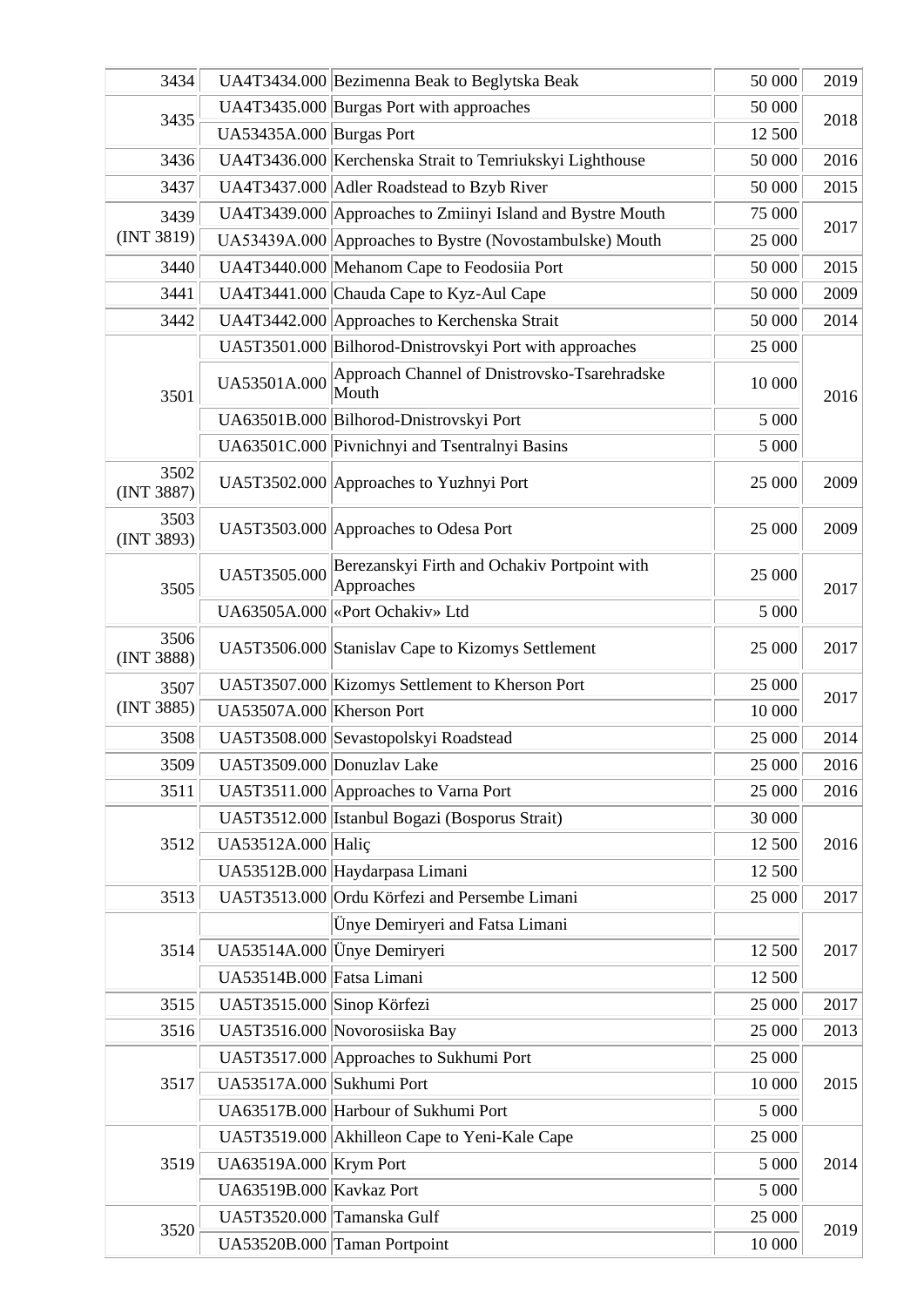| 3521               | UA5T3521.000 Taman Port    |                                                                          | 25 000  | 2014 |
|--------------------|----------------------------|--------------------------------------------------------------------------|---------|------|
| 3522               |                            | UA5T3522.000 Approaches to Kerch Port                                    | 25 000  | 2014 |
|                    |                            | UA5T3523.000 Poti Port with approaches                                   | 25 000  |      |
| 3523               | UA53523A.000 Poti Port     |                                                                          | 10 000  | 2015 |
| 3524               |                            | UA5T3524.000 Panagiia Cape to Yantarnyi Lighthouse                       | 25 000  | 2014 |
| 3525               |                            | UA5T3525.000 Yantarnyi Lighthouse to Kubanskyi Light beacon              | 25 000  | 2014 |
| 3526               |                            | UA5T3526.000 Approaches to Anapa Port                                    | 25 000  | 2013 |
| 3527               |                            | UA5T3527.000 Koktebel and Dvoiakirna Bays with approaches                | 25 000  | 2015 |
|                    |                            | Sochi Port with approaches                                               |         |      |
| 3537               |                            | UA53537A.000 Approaches to Sochi Port                                    | 25 000  | 2015 |
|                    | UA63537B.000 Sochi Port    |                                                                          | 5 000   |      |
|                    | UA63537C.000 Inner Harbour |                                                                          | 2 0 0 0 |      |
| 3602               |                            | UA5T3602.000 Approaches to Bystre (Novostambulske) Mouth                 | 10 000  | 2019 |
| 3603               |                            | UA5T3603.000 Western Part of Zhebriianska Bay                            | 12 500  | 2017 |
| 3604               |                            | UA5T3604.000 Eastern Part of Zhebriianska Bay                            | 12 500  | 2017 |
| 3605<br>(INT 3889) | UA5T3605.000 Yuzhnyi Port  |                                                                          | 12 500  | 2010 |
| 3606<br>(INT 3895) |                            | UA5T3606.000 Chornomorsk Port with Approaches                            | 10 000  | 2018 |
| 3607               | UA5T3607.000 Skadovsk Port |                                                                          | 10 000  | 2014 |
| 3609               |                            | UA5T3609.000 Yarylhatska Bay and Chornomorsk Port                        | 10 000  | 2014 |
|                    |                            | UA5T3610.000 South-Western Part of Donuzlav Lake                         | 10 000  |      |
| 3610               |                            | UA63610A.000 Entry to Donuzlav Lake                                      | 5 000   | 2016 |
|                    |                            | Karadzhyns'ka and Kipchak Bays                                           |         |      |
| 3611               | UA63611A.000 Kipchak Bay   |                                                                          | 5 000   | 2007 |
|                    |                            | UA53611B.000 Karadzhyns'ka Bay                                           | 10 000  |      |
|                    |                            | UA5T3612.000 Yevpatoriiskyi Roadstead                                    | 10 000  |      |
| 3612               |                            | UA63612A.000 Yevpatoriia Port                                            | 5 000   | 2016 |
|                    | UA5T3613.000 Podviina Bay  |                                                                          | 10 000  |      |
| 3613               |                            | UA63613A.000 Sevastopolskyi Sea Fishing Port                             | 5 000   | 2014 |
|                    |                            | UA5T3614.000 Yalta Port with approaches                                  | 10 000  |      |
| 3614               | UA63614A.000 Yalta Port    |                                                                          | 5 000   | 2016 |
|                    |                            | UA63614B.000 Masandra Cargo-passenger Portpoint                          | 5 0 0 0 |      |
| 3615<br>(INT 3884) | UA5T3615.000 Mykolaiv Port |                                                                          | 10 000  | 2013 |
| 3616               |                            | UA5T3616.000 Varna Port and Channel No 1                                 | 10 000  | 2016 |
| 3617               |                            | UA5T3617.000 Varna Port. Varnenske Lake                                  | 10 000  | 2016 |
| 3618               |                            | UA5T3618.000 Varna Port. Varna Western Harbour and Channel No 2          | 10 000  | 2016 |
|                    |                            | Hopa Limani and Tirebolu Limani                                          |         |      |
| 3619               | UA53619A.000 Hopa Limani   |                                                                          | 12 500  | 2017 |
|                    |                            | UA53619B.000 Tirebolu Limani                                             | 12 500  |      |
|                    |                            | Trabzon and Rize Limanlari, Pazar and Ardesen<br>Balikçilari Barinaklari |         |      |
| 3620               |                            | UA53620A.000 Pazar and Ardesen Balikçilari Barinaklari                   | 12 500  | 2017 |
|                    | UA53620B.000 Rize Limani   |                                                                          | 12 500  |      |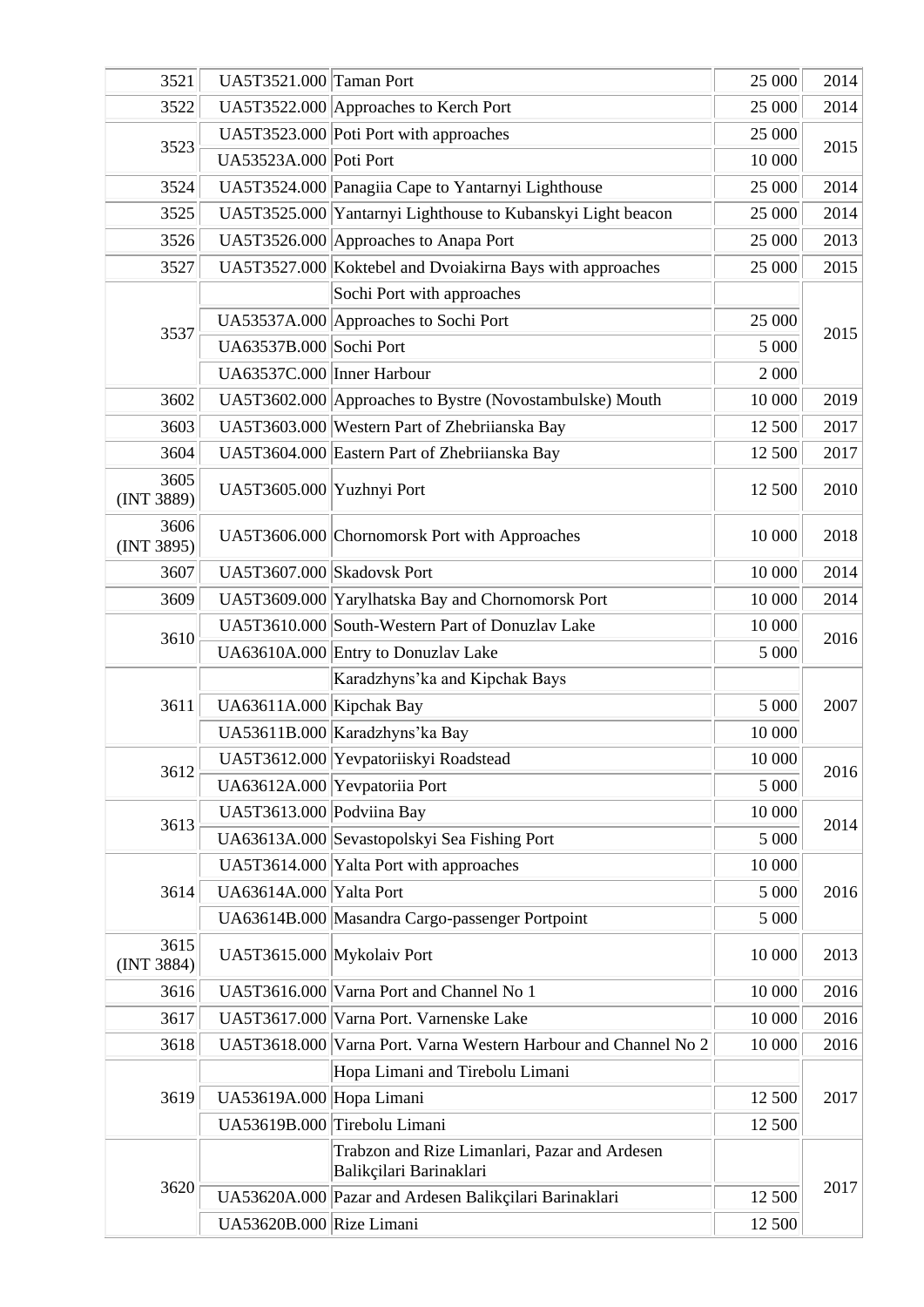|                    |                             | UA53620C.000 Trabzon Limani                                                | 12 500 |      |
|--------------------|-----------------------------|----------------------------------------------------------------------------|--------|------|
| 3621               | UA5T3621.000 Sudats' ka Bay |                                                                            | 12 500 | 2006 |
|                    |                             | UA5T3622.000 Feodosiia Port with approaches                                | 10 000 |      |
| 3622               | UA63622A.000 Feodosiia Port |                                                                            | 5 000  | 2015 |
| 3623               | UA5T3623.000                | Komysh-Burunska Bay to Kerchenskyi Approach<br>Channel                     | 10 000 | 2014 |
| 3624<br>(INT 3901) | UA5T3624.000 Mariupol Port  |                                                                            | 10 000 | 2015 |
|                    |                             | Taganrog Port and Yeisk Port                                               |        |      |
| 3625               | UA63625A.000 Taganrog Port  |                                                                            | 5 000  | 2010 |
|                    | UA53625B.000 Yeisk Port     |                                                                            | 10 000 |      |
| 3627               | UA5T3627.000 Temriuk Port   |                                                                            | 10 000 | 2019 |
|                    |                             | Anapskyi Roadstead and Anchorages near Utrish Cape                         |        |      |
| 3628               |                             | UA53628A.000 Anapskyi Roadstead                                            | 10 000 | 2015 |
|                    |                             | UA63628B.000 Anchorages near Utrish Cape                                   | 5 000  |      |
|                    |                             | Rybats'ka (Holuba), Gelendzhyks'ka, Vulan Bays and<br>Mouth of Mezyb River |        |      |
|                    |                             | UA53629A.000 Rybats'ka (Holuba) Bay                                        | 10 000 |      |
| 3629               |                             | UA53629B.000 Gelendzhyks'ka Bay                                            | 10 000 | 2008 |
|                    |                             | UA53629C.000 Mouth of Mezyb River                                          | 10 000 |      |
|                    | UA53629D.000 Vulan Bay      |                                                                            | 10 000 |      |
| 3630               |                             | UA5T3630.000 Northern Part of Novorosiisk Port                             | 10 000 | 2016 |
| 3632               | UA5T3632.000 Kerch Port     |                                                                            | 10 000 | 2014 |
|                    |                             | Batumi Port and Kulevi Terminal                                            |        |      |
| 3633               | UA53633A.000 Batumi Port    |                                                                            | 10 000 | 2015 |
|                    |                             | UA53633B.000 Kulevi Terminal                                               | 15 000 |      |
| 3635               |                             | UA5T3635.000 Sevastopolska Bay                                             | 10 000 | 2014 |
|                    |                             | UA63635A.000 Karantynna Bay                                                | 5 000  |      |
| 3636               |                             | UA5T3636.000 Dvoiakirna Bay                                                | 10 000 | 2015 |
| 3637               |                             | UA5T3637.000 Dzhubga and Tenginska Bays                                    | 10 000 | 2015 |
| 3638               |                             | UA5T3638.000 Oil Terminal of Novorosiisk Port                              | 12 500 | 2014 |
|                    |                             | Samsun Limani, Giresun Limani and Vakfikebir<br>Roadstead                  |        |      |
| 3639               |                             | UA53639A.000 Vakfikebir Roadstead                                          | 12 500 | 2017 |
|                    |                             | UA53639B.000 Giresun Limani                                                | 12 500 |      |
|                    |                             | UA53639C.000 Samsun Limani                                                 | 12 500 |      |
| 3640               |                             | UA5T3640.000 Fiolent Cape to Aiia Cape                                     | 12 500 | 2014 |
| 3701               | UA6T3701.000 Odesa Port     |                                                                            | 5 000  | 2012 |
| 3702               | UA6T3702.000 Berdiansk Port |                                                                            | 5 000  | 2015 |
| 3704               |                             | UA6T3704.000 Eastern Part of Sevastopolska Bay                             | 5 000  | 2013 |
| 3705               |                             | UA6T3705.000 Western Part of Sevastopolska Bay and Pivdenna Bay            | 5 000  | 2013 |
| 3706               |                             | UA6T3706.000 Striletska and Kruhla Bays                                    | 5 000  | 2013 |
| 3707               |                             | UA6T3707.000 Berths of Novorosiisk Port                                    | 5 000  | 2016 |
| 3708               | UA6T3708.000 Zmiinyi Island |                                                                            | 5 000  | 2009 |
| 3711               |                             | UA6T3711.000 Balaklavska Bay                                               | 3 000  | 2014 |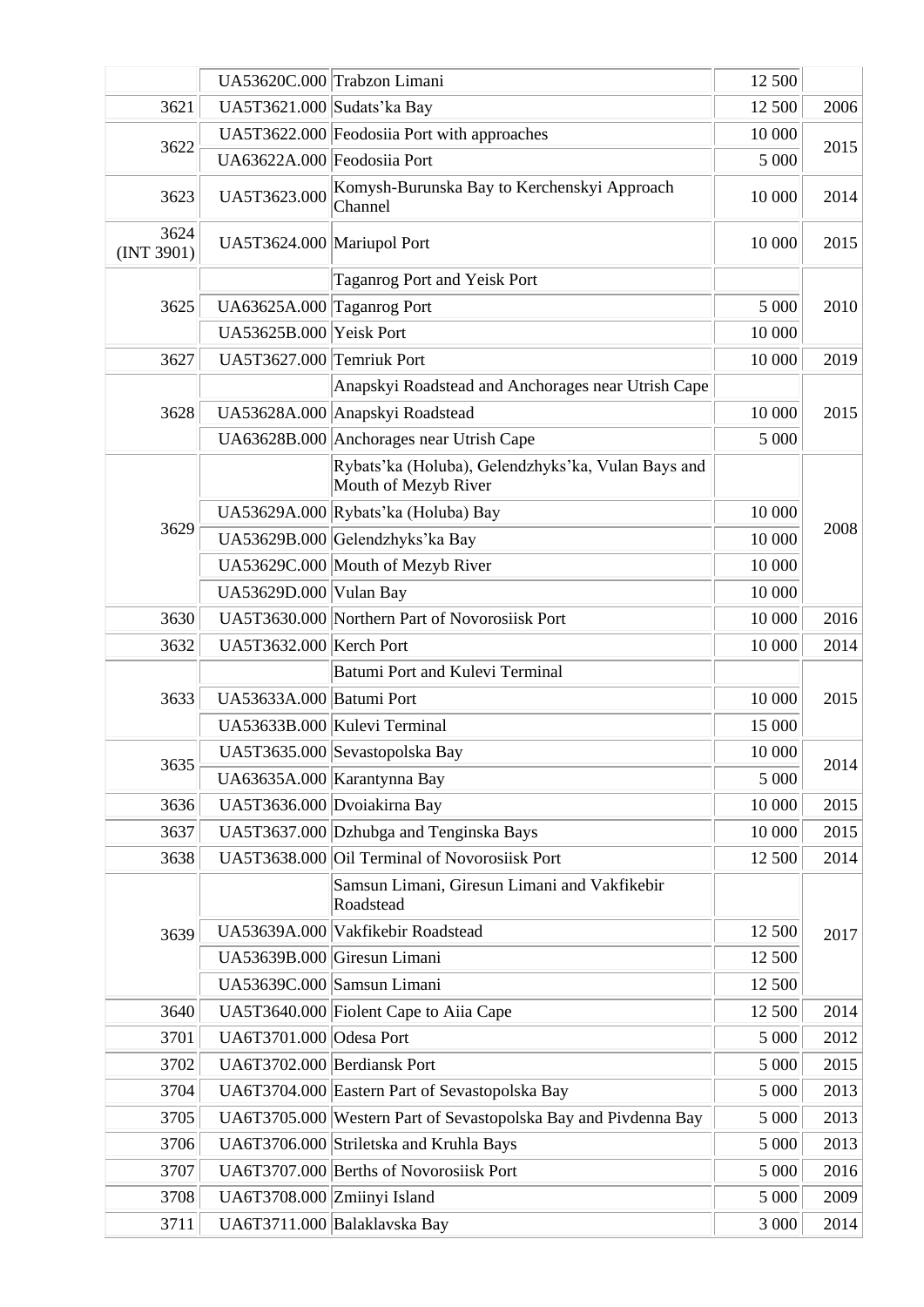## **Mediterranean Region**

| No.   | ENC. | Title                                                        | Scale     | Year of $ $<br><i>ssue</i> |
|-------|------|--------------------------------------------------------------|-----------|----------------------------|
| 20101 |      | UA1T4E85.000 Eastern Part of Mediterranean Sea and Black Sea | 2 000 000 | 2011                       |
| 20102 |      | UA1T4E86.000 Middle Part of Mediterranean Sea                | 2 000 000 | 2011                       |
| 20103 |      | UA1T4E87.000 Western Part of Mediterranean Sea               | 2 000 000 | 2011                       |
| 22001 |      | UA3T55F1.000 Marmara Denizi                                  | 200 000   | 2015                       |
| 24001 |      | UA4T5DC1.000 Marmara Denizi. Approaches to Istanbul Bogazi   | 50 000    | 2014                       |
| 24002 |      | UA4T5DC2.000 Marmara Denizi. Izmit Korfezi                   | 60 000    | 2014                       |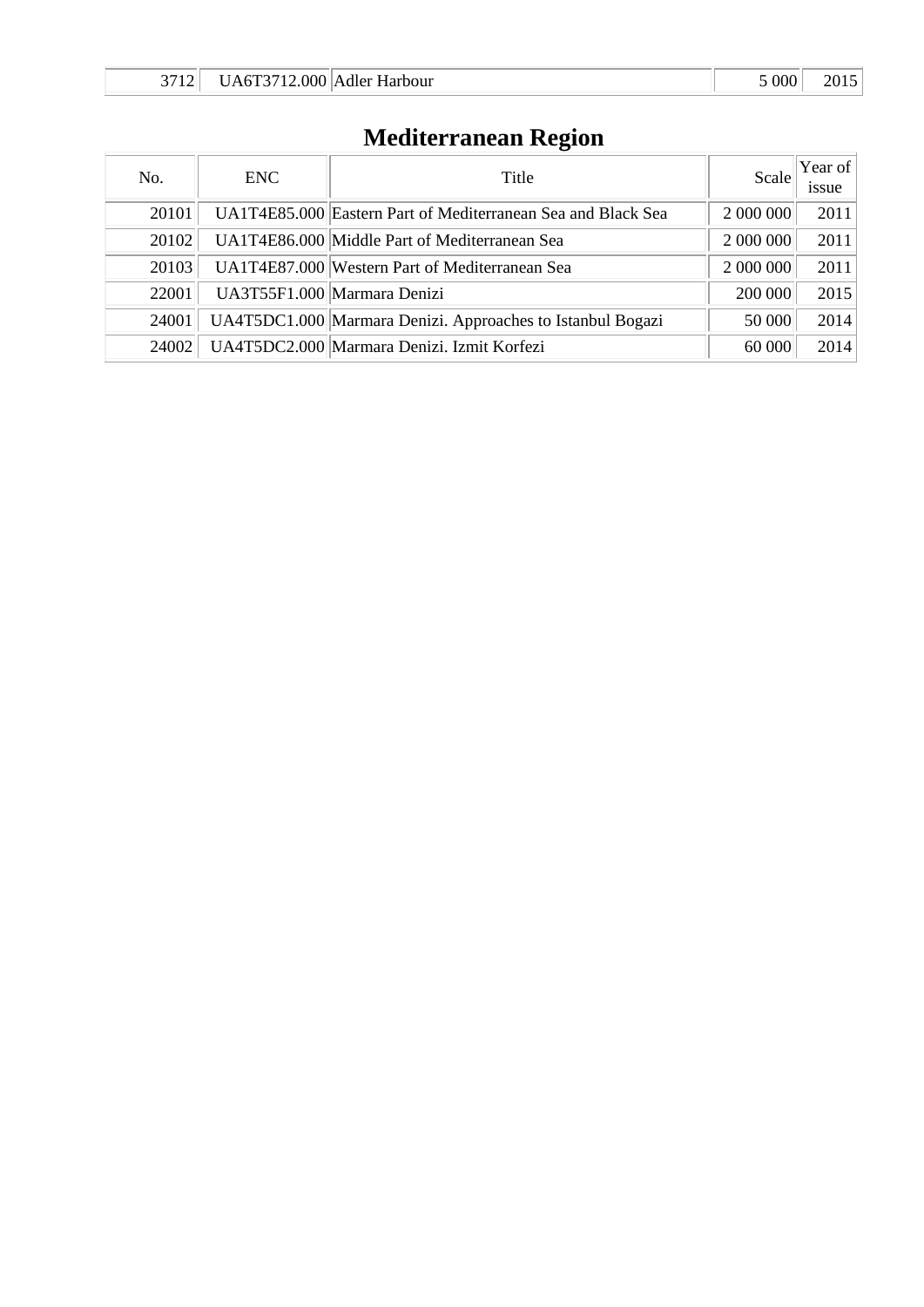| Sheet   | <b>IENC</b>     | Title                                                                          | Scale  |
|---------|-----------------|--------------------------------------------------------------------------------|--------|
| 3528-1  | <b>UA5N0000</b> | Dnipro River from Kakhovs' ka Hydroelectric<br>Power Station to Mouth 0-5 km   | 25 000 |
| 3528-2  | <b>UA7N0005</b> | Dnipro River from Kakhovs' ka Hydroelectric<br>Power Station to Mouth 5-17 km  | 25 000 |
| 3528-3  | <b>UA8N0017</b> | Dnipro River from Kakhovs' ka Hydroelectric<br>Power Station to Mouth 17-29 km | 25 000 |
| 3528-4  | <b>UA8N0023</b> | Dnipro River from Kakhovs' ka Hydroelectric<br>Power Station to Mouth 23-37 km | 25 000 |
| 3528-4A | <b>UA8N0028</b> | Kherson Port the Central Part                                                  | 10 000 |
| 3528-5  | <b>UA7N0036</b> | Dnipro River from Kakhovs' ka Hydroelectric<br>Power Station to Mouth 36-47 km | 25 000 |
| 3528-6  | <b>UA7N0047</b> | Dnipro River from Kakhovs' ka Hydroelectric<br>Power Station to Mouth 47-59 km | 25 000 |
| 3528-7  | <b>UA7N0059</b> | Dnipro River from Kakhovs' ka Hydroelectric<br>Power Station to Mouth 59-71 km | 25 000 |
| 3528-8  | <b>UA7N0071</b> | Dnipro River from Kakhovs' ka Hydroelectric<br>Power Station to Mouth 71-82 km | 25 000 |
| 3528-9  | <b>UA8N0082</b> | Dnipro River from Kakhovs' ka Hydroelectric<br>Power Station to Mouth 82-93 km | 25 000 |
| 3528-10 | <b>UA5N0001</b> | Dniprovs' kyi Firth. Konka Arm 0-10 km                                         | 25 000 |
| 3528-11 | <b>UA7N0006</b> | Konka Arm 10-22 km                                                             | 25 000 |

## **No. 3528 Navigational River Chart of the Nyzhnii Dnipro from Kakhovs'ka Hydroelectric Power Station to the Mouth**

**No. 3529 Navigational River Chart of the Kakhovske Reservoir from Dniprovska Hydroelectric Power Station to Kakhovska Hydroelectric Power Station**

|          |                 | r ower paation to raininovina rry aroeiectric r ower paation |        |
|----------|-----------------|--------------------------------------------------------------|--------|
| 3529-1   | <b>UA8N0093</b> | Kakhovske Reservoir 93-101 km                                | 25 000 |
| 3529-1A  |                 | UA8N0094   Nova Kakhovka Port                                | 15 000 |
| 3529-2   |                 | UA8N0100   Nova Kakhovka Port 100-123 km                     | 50 000 |
| 3529-2A  | <b>UA8N0101</b> | Kakhovka Pier                                                | 15 000 |
| 3529-3   | <b>UA7N0121</b> | Kakhovske Reservoir 121-145 km                               | 50 000 |
| 3529-4   | <b>UA8N0144</b> | Kakhovske Reservoir 144-167 km                               | 50 000 |
| 3529-4A  | <b>UA8N0145</b> | Velyka Lepetykha Gulf                                        | 15 000 |
| 3529-5   | <b>UA7N0164</b> | Kakhovske Reservoir 164-188 km                               | 50 000 |
| 3529-6   | <b>UA7N0182</b> | Kakhovske Reservoir 182-190 km                               | 50 000 |
| 3529-7   | <b>UA7N0185</b> | Kakhovske Reservoir 185-210 km                               | 50 000 |
| 3529-8   | <b>UA8N0206</b> | Kakhovske Reservoir 206-230 km                               | 50 000 |
| 3529-8A  | <b>UA8N0207</b> | Kamianka-Dniprovska Basin                                    | 15 000 |
| 3529-85  | UA8N0212        | Nikopol Port                                                 | 15 000 |
| 3529-9   | <b>UA8N0228</b> | Kakhovske Reservoir 228-251 km                               | 50 000 |
| 3529-9A  | <b>UA8N0229</b> | Zaporizka State Regional Electric Power Station<br>Pier      | 15 000 |
| 3529-10  | <b>UA7N0249</b> | Kakhovske Reservoir 249-279 km                               | 50 000 |
| 3529-11  | <b>UA7N0272</b> | Kakhovske Reservoir 272-287 km                               | 50 000 |
| 3529-12  | <b>UA8N0285</b> | Kakhovske Reservoir 285-295 km                               | 25 000 |
| 3529-13  | <b>UA8N0295</b> | Kakhovske Reservoir 295-304 km                               | 25 000 |
| 3529-13A |                 | UA8N0296   Kryva Bay (Zaporizkyi Backwater)                  | 10 000 |
| 3529-14  | <b>UA7N0250</b> | Kakhovske Reservoir 249-250 km                               | 50 000 |
| 3529-14A | <b>UA8N0251</b> | Dniprorudne Pier                                             | 15 000 |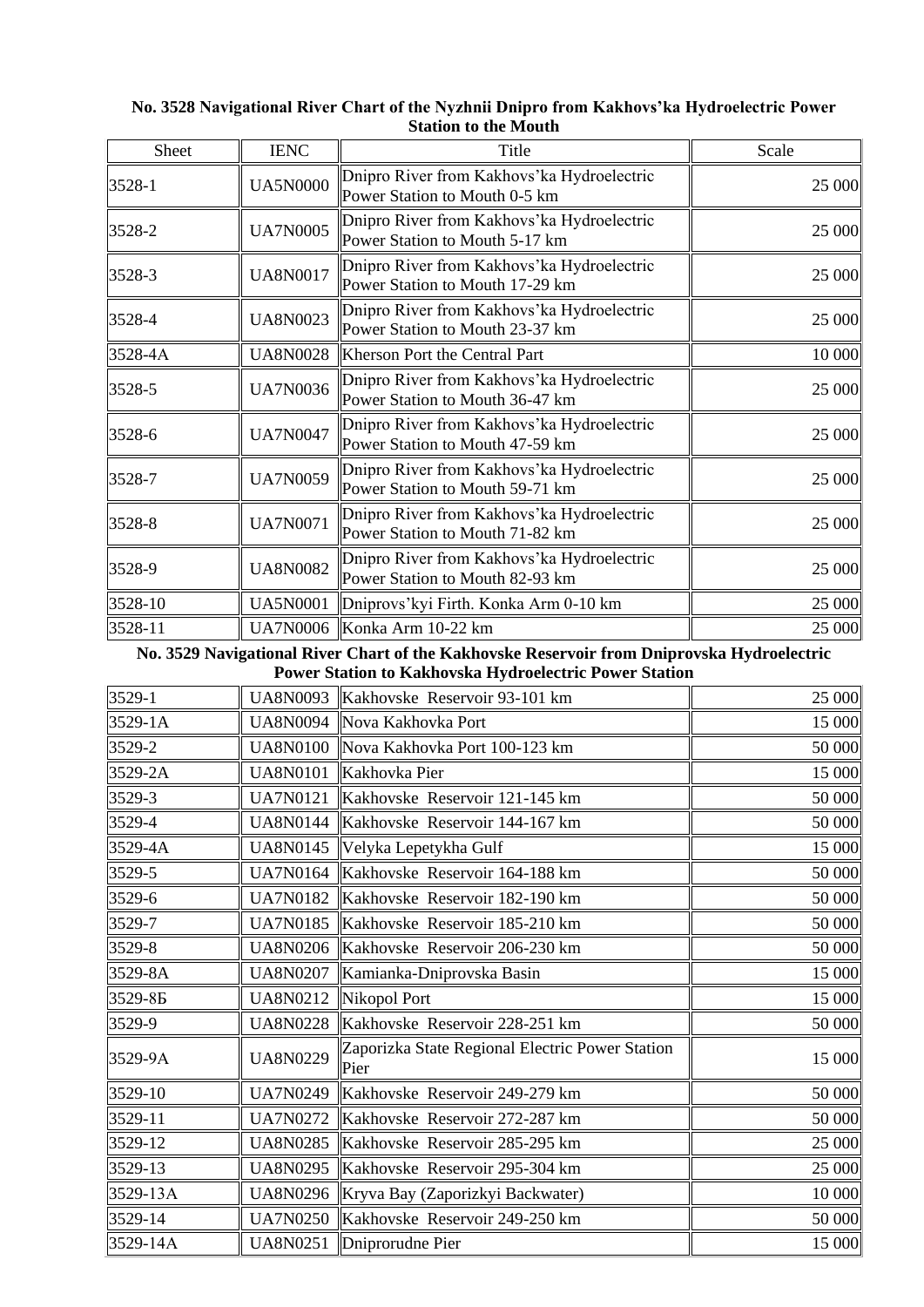| 3529-15  |                 | UA7N0252 Kakhovske Reservoir                                                                                        | 50 000 |
|----------|-----------------|---------------------------------------------------------------------------------------------------------------------|--------|
|          |                 | No. 3530 Navigational River Chart of Dniprovs' ke Reservoir and the Samara River from<br>Novomoskovs'k to the Mouth |        |
| 3530-1   |                 | UA8N0430 Dniprovs' ke Reservoir 430-433 km                                                                          | 10 000 |
| 3530-2   | <b>UA8N0426</b> | Dniprovs'ke Reservoir 426-429 km                                                                                    | 10 000 |
| 3530-3   | <b>UA8N0420</b> | Dniprovs'ke Reservoir 420-425 km                                                                                    | 10 000 |
| 3530-4   | <b>UA7N0415</b> | Dniprovs'ke Reservoir 415-420 km                                                                                    | 10 000 |
| 3530-5   | <b>UA7N0412</b> | Dniprovs'ke Reservoir 412-416 km                                                                                    | 10 000 |
| 3530-6   | <b>UA7N0408</b> | Dniprovs'ke Reservoir 408-412 km                                                                                    | 10 000 |
| 3530-7   | <b>UA7N0403</b> | Dniprovs'ke Reservoir 403-407 km                                                                                    | 10 000 |
| 3530-8   | <b>UA7N0398</b> | Dniprovs'ke Reservoir 398-402 km                                                                                    | 10 000 |
| 3530-9   | <b>UA8N0393</b> | Dniprovs'ke Reservoir 393-398 km                                                                                    | 10 000 |
| 3530-10  | <b>UA8N0389</b> | Dniprovs'ke Reservoir 389-393 km                                                                                    | 10 000 |
| 3530-11  | <b>UA8N0383</b> | Dniprovs'ke Reservoir 383-388 km, Samara River<br>$0-11$ km                                                         | 25 000 |
| 3530-12  | <b>UA8N0370</b> | Dniprovs'ke Reservoir 370-382 km                                                                                    | 25 000 |
| 3530-13  | <b>UA7N0359</b> | Dniprovs'ke Reservoir 359-369 km                                                                                    | 25 000 |
| 3530-14  | <b>UA7N0349</b> | Dniprovs'ke Reservoir 349-359 km                                                                                    | 25 000 |
| 3530-15  | <b>UA7N0344</b> | Dniprovs'ke Reservoir 344-350 km                                                                                    | 25 000 |
| 3530-16  | <b>UA7N0326</b> | Dniprovs'ke Reservoir 326-344 km                                                                                    | 25 000 |
| 3530-17  | <b>UA7N0315</b> | Dniprovs'ke Reservoir 315-325 km                                                                                    | 25 000 |
| 3530-18  | <b>UA8N0305</b> | Dniprovs'ke Reservoir 305-314 km                                                                                    | 25 000 |
| 3530-18A | <b>UA8N0306</b> | Zaporizhzhia Port after Lenin                                                                                       | 15 000 |
| 3530-19  | <b>UA7N0384</b> | Samara River 11-25 km                                                                                               | 25 000 |
| 3530-20  | <b>UA7N0385</b> | Samara River 18-24 km                                                                                               | 10 000 |
| 3530-21  | <b>UA7N0386</b> | Samara River 25-30 km                                                                                               | 10 000 |
| 3530-21A |                 | UA8N0386 Novomoskovs'k Pier                                                                                         | 5 000  |
|          |                 | No. 3531 Navigational River Chart of the Kamianske Reservoir and Vorskla River Mouth                                |        |
| 3531-1   | <b>UA8N0554</b> | Kamianske Reservoir 554-556 km                                                                                      | 10 000 |
| 3531-2   | <b>UA7N0550</b> | Kamianske Reservoir 550-553 km                                                                                      | 10 000 |
| 3531-3   |                 | UA8N0544  Kamianske Reservoir 544-549 km                                                                            | 10 000 |
| 3531-4   | <b>UA8N0539</b> | Kamianske Reservoir 538.5-543 km                                                                                    | 10 000 |
| 3531-5   | <b>UA7N0535</b> | Kamianske Reservoir 535-538 km                                                                                      | 10 000 |
| 3531-6   | <b>UA7N0531</b> | Kamianske Reservoir 531-536 km                                                                                      | 10 000 |
| 3531-7   | <b>UA8N0523</b> | Kamianske Reservoir 523-534 km                                                                                      | 25 000 |
| 3531-8   | <b>UA8N0509</b> | Kamianske Reservoir 509-522 km                                                                                      | 25 000 |
| 3531-8A  | <b>UA8N0521</b> | Komsomolsk Portpoint                                                                                                | 15 000 |
| 3531-9   | <b>UA7N0495</b> | Kamianske Reservoir 495-508 km                                                                                      | 25 000 |
| 3531-10  | <b>UA7N0487</b> | Kamianske Reservoir 487-495 km                                                                                      | 25 000 |
| 3531-11  | <b>UA7N0478</b> | Kamianske Reservoir 478-487 km                                                                                      | 25 000 |
| 3531-12  | <b>UA7N0469</b> | Kamianske Reservoir 469-477 km                                                                                      | 25 000 |
| 3531-13  | <b>UA7N0463</b> | Kamianske Reservoir 463-475 km                                                                                      | 25 000 |
| 3531-14  | <b>UA7N0453</b> | Kamianske Reservoir 453-463 km                                                                                      | 25 000 |
| 3531-15  | <b>UA7N0443</b> | Kamianske Reservoir 443-455 km                                                                                      | 25 000 |
| 3531-16  | <b>UA8N0434</b> | Kamianske Reservoir 434-444 km                                                                                      | 25 000 |
| 3531-16A | UA8N0435        | Dniprodzerzhynsk Out-Port                                                                                           | 15 000 |
| 3531-17  | <b>UA7N0488</b> | Kamianske Reservoir. Vorskla River 6-23 km                                                                          | 25 000 |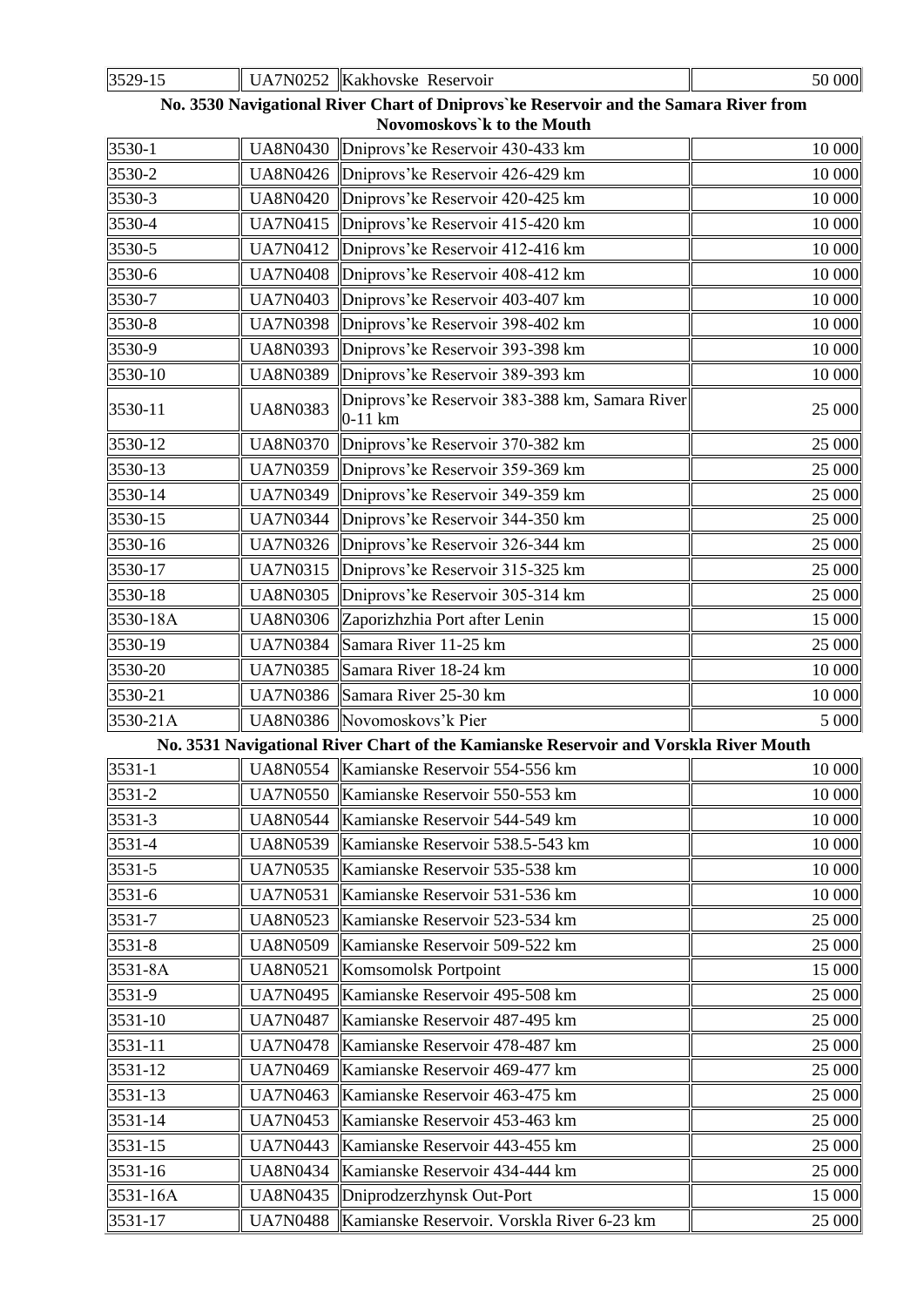| 3532-1       | UA8N0718  Kremenchutske Reservoir 718-727 km        | 25 000 |
|--------------|-----------------------------------------------------|--------|
| 3532-2       | UA7N0710 Kremenchutske Reservoir 710-719 km         | 25 000 |
| 3532-3       | UA7N0700 Kremenchutske Reservoir 700-711 km         | 25 000 |
| 3532-4       | UA7N0683 Kremenchutske Reservoir 683-700 km         | 25 000 |
| 3532-5       | UA8N0656 Kremenchutske Reservoir 656-683 km         | 50 000 |
| 3532-6       | UA8N0632  Kremenchutske Reservoir 632-662 km        | 50 000 |
| 3532-6A      | UA8N0633 Cherkasy Port                              | 15 000 |
| 3532-7       | UA7N0609 Kremenchutske Reservoir 609-639 km         | 50 000 |
| 3532-8       | UA7N0596 Kremenchutske Reservoir 596-618 km         | 50 000 |
| 3532-9       | UA7N0576 Kremenchutske Reservoir 576-595 km         | 50 000 |
| 3532-9A      | UA8N0577  Hradyzk Berth                             | 15 000 |
| 3532-10      | UA8N0556  Kremenchutske Reservoir 556-578 km        | 50 000 |
| $3532 - 10A$ | UA8N0557 Svitlovodsk Out-Port                       | 15 000 |
| 3532-11      | UA7N0558 Kremenchutske Reservoir                    | 50 000 |
| 3532-11A     | UA8N0559   Adamivka Port of Refuge (non-functional) | 15 000 |
| 3532-12      | UA7N0597  Kremenchutske Reservoir                   | 50 000 |

**No. 3532 Navigational River Chart of Kremenchutske Reservoir from Kanivska Hydroelectric Power Station to Kremenchutska Hydroelectric Power Station**

**No. 3533 Navigational River Chart of Kanivs`ke Reservoir from Kyivs`ka Hydroelectric Power Station to Kanivs`ka Hydroelectric Power Station**

| 3533-1   | <b>UA8N0866</b> | Kanivske Reservoir 866-877 km                                         | 25 000 |
|----------|-----------------|-----------------------------------------------------------------------|--------|
| 3533-2   |                 | Kanivske Reservoir 855-865 km                                         | 25 000 |
| 3533-2A  | <b>UA8N0855</b> | Kyivska Harbour                                                       | 10 000 |
| 3533-3   | <b>UA8N0845</b> | Kanivske Reservoir 845-854 km                                         | 25 000 |
| 3533-4   | <b>UA8N0834</b> | Kanivske Reservoir 834-844 km                                         | 25 000 |
| 3533-5   | <b>UA7N0822</b> | Kanivske Reservoir 822-833 km                                         | 25 000 |
| 3533-6   |                 | Kanivske Reservoir 809-821 km                                         | 25 000 |
| 3533-6A  | <b>UA8N0809</b> | Out-Port of Trypilska State Regional Electric<br><b>Power Station</b> | 10 000 |
| 3533-7   | <b>UA7N0801</b> | Kanivske Reservoir 801-808 km                                         | 25 000 |
| 3533-8   | <b>UA7N0789</b> | Kanivske Reservoir 789-800 km                                         | 25 000 |
| 3533-9   | <b>UA8N0777</b> | Kanivske Reservoir 777-788 km                                         | 25 000 |
| 3533-9A  |                 | Rzhyshchiv Pier                                                       | 10 000 |
| 3533-10  | <b>UA7N0763</b> | Kanivske Reservoir 763-776 km                                         | 25 000 |
| 3533-11  | <b>UA7N0751</b> | Kanivske Reservoir 751-762 km                                         | 25 000 |
| 3533-12  | <b>UA8N0752</b> | Kanivske Reservoir                                                    | 25 000 |
| 3533-12A |                 | Approach to Pereiaslav-Khmelnytskyi Pier                              | 10 000 |
| 3533-13  | <b>UA7N0743</b> | Kanivske Reservoir 743-750 km                                         | 25 000 |
| 3533-14  | <b>UA7N0744</b> | Kanivske Reservoir                                                    | 25 000 |
| 3533-15  | <b>UA7N0733</b> | Kanivske Reservoir 733-742 km                                         | 25 000 |
| 3533-16  | <b>UA8N0727</b> | Kanivske Reservoir 727-732 km                                         | 25 000 |
| 3533-16A |                 | Kaniv Out-Port                                                        | 10 000 |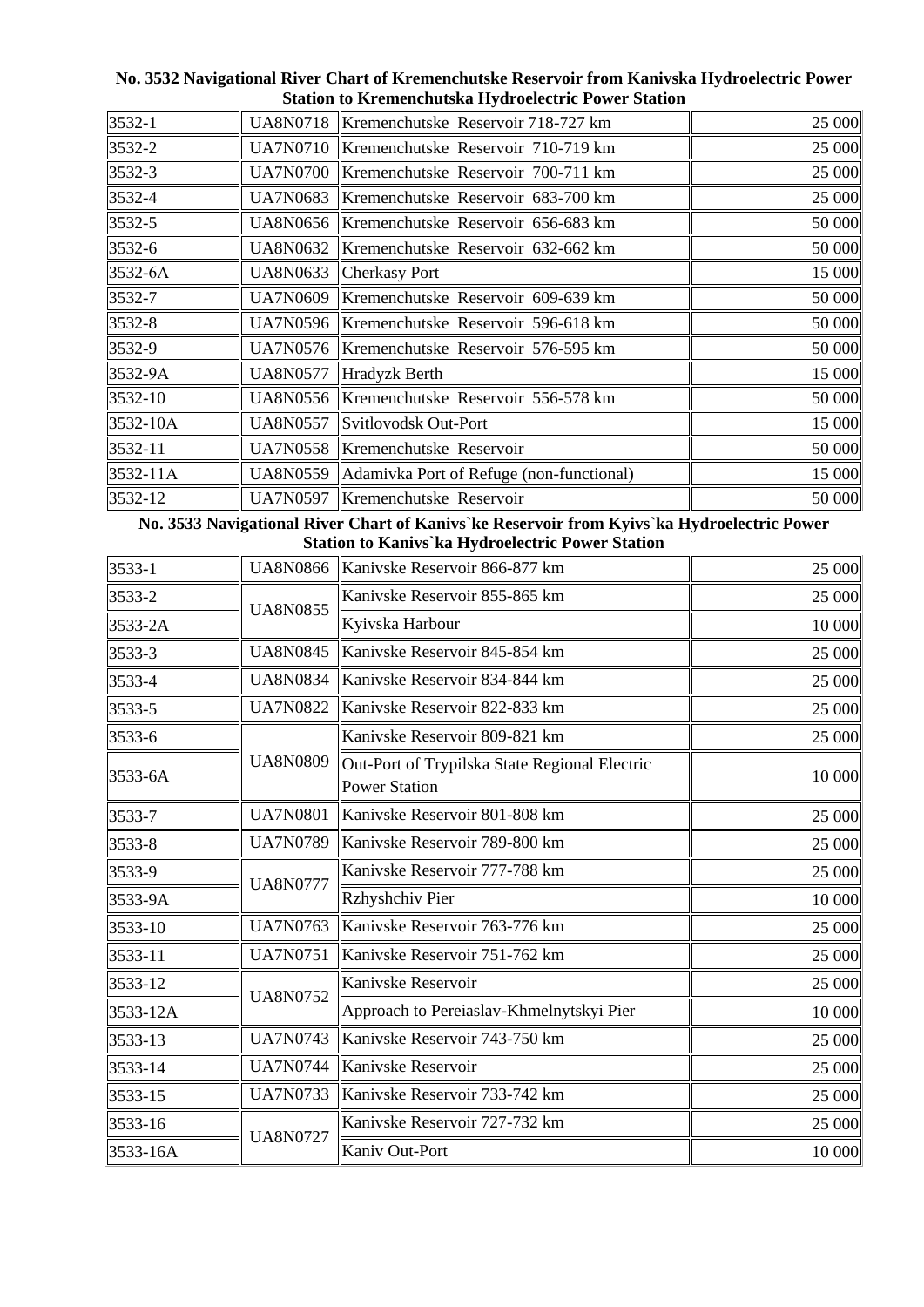| UA7N1067        |                              | 25 000                                                                                                                                                                                                                                                                                                                                                                                                                        |
|-----------------|------------------------------|-------------------------------------------------------------------------------------------------------------------------------------------------------------------------------------------------------------------------------------------------------------------------------------------------------------------------------------------------------------------------------------------------------------------------------|
| UA7N1053        |                              | 25 000                                                                                                                                                                                                                                                                                                                                                                                                                        |
| <b>UA8N1034</b> |                              | 25 000                                                                                                                                                                                                                                                                                                                                                                                                                        |
| <b>UA7N1015</b> | Dnipro River 1015-1033 km    | 25 000                                                                                                                                                                                                                                                                                                                                                                                                                        |
| <b>UA7N0998</b> | Dnipro River 998-1015 km     | 25 000                                                                                                                                                                                                                                                                                                                                                                                                                        |
| <b>UA7N0982</b> |                              | 25 000                                                                                                                                                                                                                                                                                                                                                                                                                        |
| <b>UA7N0967</b> | Dnipro River 967-982 km      | 25 000                                                                                                                                                                                                                                                                                                                                                                                                                        |
| <b>UA7N0952</b> |                              | 25 000                                                                                                                                                                                                                                                                                                                                                                                                                        |
| <b>UA7N0940</b> |                              | 25 000                                                                                                                                                                                                                                                                                                                                                                                                                        |
| <b>UA7N0918</b> | Kyivske Reservoir 918-940 km | 50 000                                                                                                                                                                                                                                                                                                                                                                                                                        |
| <b>UA7N0897</b> |                              | 50 000                                                                                                                                                                                                                                                                                                                                                                                                                        |
| <b>UA7N0877</b> |                              | 50 000                                                                                                                                                                                                                                                                                                                                                                                                                        |
| <b>UA8N0878</b> |                              | 12 500                                                                                                                                                                                                                                                                                                                                                                                                                        |
| UA7NPR51        |                              | 25 000                                                                                                                                                                                                                                                                                                                                                                                                                        |
|                 |                              | 25 000                                                                                                                                                                                                                                                                                                                                                                                                                        |
|                 |                              | 25 000                                                                                                                                                                                                                                                                                                                                                                                                                        |
|                 |                              | 25 000                                                                                                                                                                                                                                                                                                                                                                                                                        |
|                 |                              | Dnipro River 1067-1083 km<br>Dnipro River 1053-1067 km<br>Dnipro River 1034-1052 km<br>Dnipro River 982-997 km<br>Dnipro River 952-967 km<br>Kyivske Reservoir 940-951 km<br>Kyivske Reservoir 897-918 km<br>Kyivske Reservoir 877-896 km<br>Kyivska Hydroelectric Power Station Out-Port<br>Prypiat River $51-64$ km<br>UA7NPR38 Prypiat River 38-50 km<br>UA7NPR24 Prypiat River 24-37 km<br>UA7NPR06 Prypiat River 6-25 km |

**No. 3534 Navigational River Chart of Kyivske Reservoir, Dnipro River from Loiev to Kamaryn, Prypiat River from Usivske Reach to Chornobyl**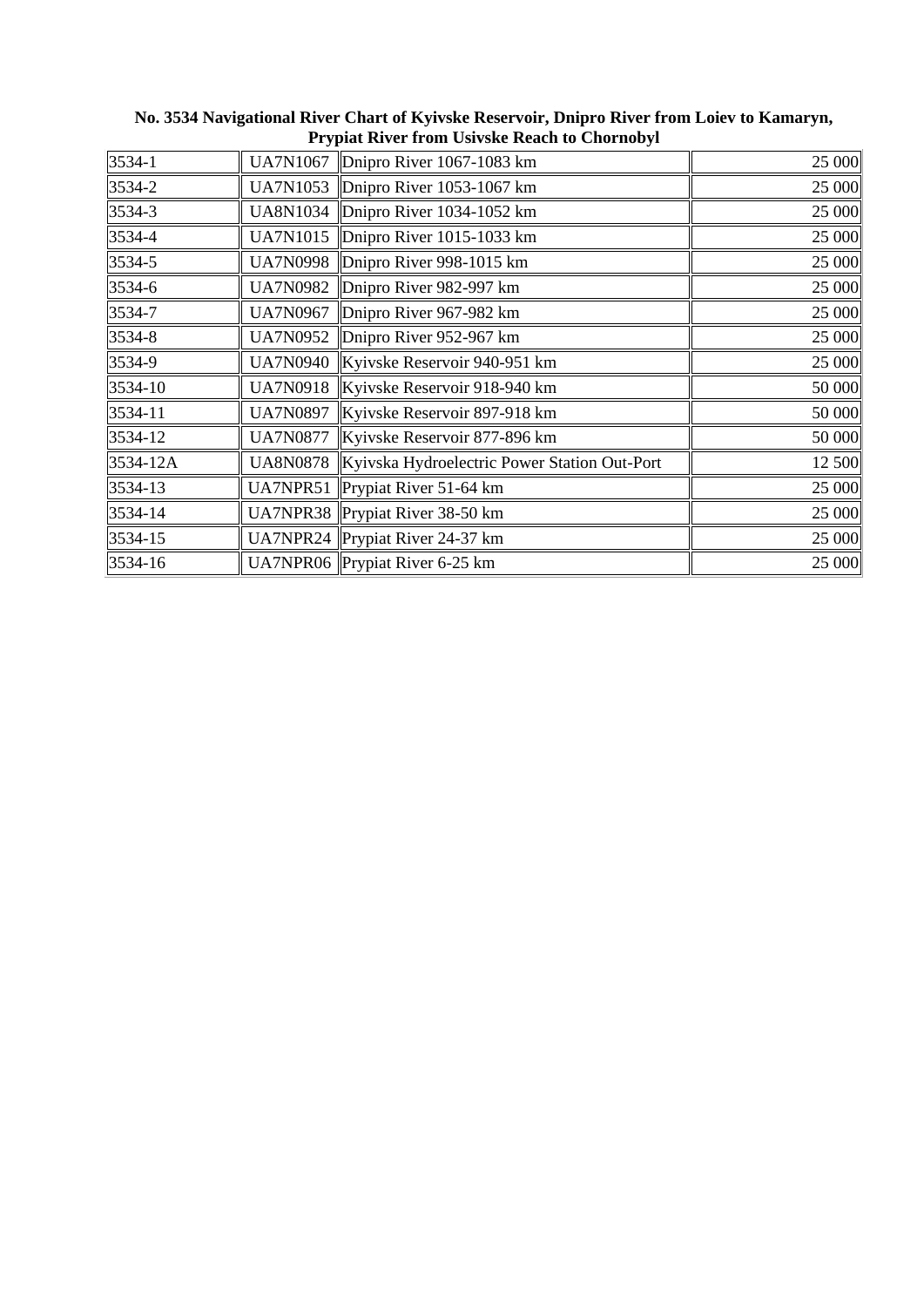**No. 3504 Navigational River Chart of the Danube River from Reni Port to the Mouth**

| Sheet       | <b>IENC</b>     | Title                                                                                                              | Scale  |
|-------------|-----------------|--------------------------------------------------------------------------------------------------------------------|--------|
| 3504-1      | <b>UA7D0161</b> | Danube River 72-67 Miles                                                                                           | 25 000 |
| $3504 - 1A$ | <b>UA8D0161</b> | Reni Port Basin                                                                                                    | 7 500  |
| 3504-2      | <b>UA7D0153</b> | Danube River 66-63 Miles                                                                                           | 25 000 |
| 3504-3      | <b>UA7D0144</b> | Danube River 62-58 Miles                                                                                           | 25 000 |
| 3504-4      | <b>UA7D0135</b> | Danube River 58-53 Miles                                                                                           | 25 000 |
| 3504-5      | <b>UA7D0126</b> | Danube River 53-49 Miles                                                                                           | 25 000 |
| 3504-6      | <b>UA7D0117</b> | Danube River 48-44 Miles                                                                                           | 25 000 |
| 3504-7      | <b>UA7D0107</b> | Danube River. Kiliyskoye Mouth 116-107 km                                                                          | 25 000 |
| 3504-8      | <b>UA7D0091</b> | Danube River. Kiliyskoye Mouth 106-91 km                                                                           | 25 000 |
| 3504-8A     | <b>UA8D0091</b> | Izmailskiy Dockyard Basin. 95 km Backwater                                                                         | 7 500  |
| 3504-9      | <b>UA7D0076</b> | Danube River. Kiliyskoye Mouth 90-76 km                                                                            | 25 000 |
| 3504-9A     | <b>UA8D0090</b> | Izmailskiy Sea Commercial Port. 90 km Backwater                                                                    | 7 500  |
| 3504-9Б     | <b>UA8D0076</b> | Izmailskiy Sea Commercial Port. 85 km Backwater                                                                    | 5 000  |
| $3504-10$   | <b>UA7D0067</b> | Danube River. Kiliyskoye Mouth 77-67 km, Ivanesht<br>Arm 13-6 km                                                   | 25 000 |
| $ 3504-11$  | <b>UA7D0058</b> | Danube River. Kiliyskoye Mouth 67-58 km, Ivanesht<br>Arm 6-0 km                                                    | 25 000 |
| 3504-12     | <b>UA7D0046</b> | Danube River. Kiliyskoye Mouth 57-46 km                                                                            | 25 000 |
| 3504-12A    | <b>UA8D0047</b> | Kiliyskiy Dockyard                                                                                                 | 10 000 |
| 3504-13     | <b>UA7D0036</b> | Danube River. Kiliyskoye Mouth 46-36 km                                                                            | 25 000 |
| 3504-14     | <b>UA7D0026</b> | Danube River. Kiliyskoye Mouth 35-26 km,<br>Solomonov Arm 12-7 km                                                  | 25 000 |
| 3504-15     | <b>UA7D0019</b> | Danube River. Kiliyskoye Mouth 26-19 km,<br>Solomonov Arm 6-0 km                                                   | 25 000 |
| 3504-15A    | <b>UA8D0019</b> | <b>Bazarchukskiy Backwater</b>                                                                                     | 7 500  |
| 3504-16     | <b>UA7D0009</b> | Danube River. Kiliyskoye Mouth, Starostambulskoye<br>Mouth, Bystroye Mouth 19-9 km; Ochakovskoye<br>Mouth 18-16 km | 25 000 |
| 3504-17     | <b>UA5D0001</b> | Danube River. Bystroye Mouth 10-1 km                                                                               | 25 000 |
| $ 3504-18$  | <b>UA5D0000</b> | Danube River. Bystroye Mouth 4-1 km. Approach<br>Channel of Bystroye Mouth                                         | 25 000 |
| $3504-19$   | <b>UA5D0002</b> | Danube River. Prorva Mouth, Ochakovskoye Mouth<br>$16-3$ km                                                        | 40 000 |
| 3504-20     | <b>UA5D0010</b> | Danube River. Starostambulskoye Mouth                                                                              | 25 000 |
| $3504 - 21$ | <b>UA5D0011</b> | Danube River. Starostambulskoye Mouth, Limba<br>(Musuna) Mouth                                                     | 40 000 |